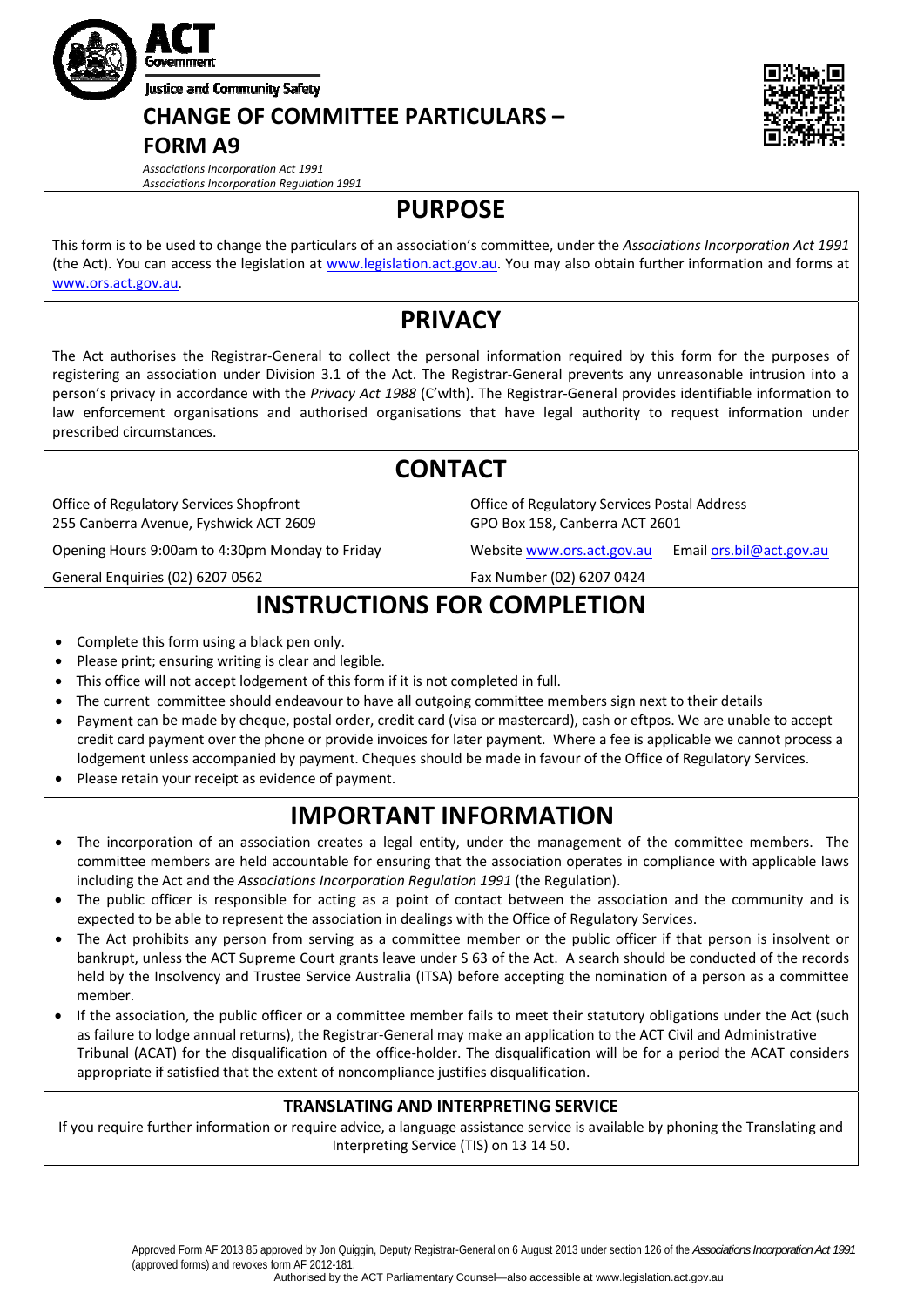

### **CHANGE OF COMMITTEE PARTICULARS – FORM A9**

*Associations Incorporation Act 1991 Associations Incorporation Regulation 1991*

#### **1. ASSOCIATION NAME**

| <b>ASSOCIATION NUMBER</b> |  |
|---------------------------|--|
|---------------------------|--|

A0

### **2. NAME AND ADDRESS OF EACH CURRENT COMMITTEE MEMBER**

(The committee listed should be those current at the date of lodgement. If you do not want your residential address on the public record, please provide an alternative address which can include a PO box. If there are more committee members than the form allows, please copy this page and attach with application).

| <b>COMMITTEE POSITION</b> | TITLE (Mr, Ms) | <b>GIVEN NAMES</b> | <b>SURNAME</b>                          |  |                       |
|---------------------------|----------------|--------------------|-----------------------------------------|--|-----------------------|
|                           |                |                    |                                         |  |                       |
| <b>ADDRESS</b>            |                |                    | <b>STATUS</b> (i.e. new,<br>continuing) |  | <b>DATE OF CHANGE</b> |
|                           |                |                    |                                         |  |                       |
| <b>COMMITTEE POSITION</b> | TITLE (Mr, Ms) | <b>GIVEN NAMES</b> | <b>SURNAME</b>                          |  |                       |
|                           |                |                    |                                         |  |                       |
| <b>ADDRESS</b>            |                |                    | <b>STATUS</b> (i.e. new,<br>continuing) |  | <b>DATE OF CHANGE</b> |
|                           |                |                    |                                         |  |                       |
| <b>COMMITTEE POSITION</b> | TITLE (Mr, Ms) | <b>GIVEN NAMES</b> | <b>SURNAME</b>                          |  |                       |
|                           |                |                    |                                         |  |                       |
| <b>ADDRESS</b>            |                |                    | <b>STATUS</b> (i.e. new,<br>continuing) |  | <b>DATE OF CHANGE</b> |
|                           |                |                    |                                         |  |                       |
| <b>COMMITTEE POSITION</b> | TITLE (Mr, Ms) | <b>GIVEN NAMES</b> | <b>SURNAME</b>                          |  |                       |
|                           |                |                    |                                         |  |                       |
| <b>ADDRESS</b>            |                |                    | STATUS (i.e. new,<br>continuing)        |  | <b>DATE OF CHANGE</b> |
|                           |                |                    |                                         |  |                       |
| <b>COMMITTEE POSITION</b> | TITLE (Mr, Ms) | <b>GIVEN NAMES</b> | <b>SURNAME</b>                          |  |                       |
|                           |                |                    |                                         |  |                       |
| <b>ADDRESS</b>            |                |                    | <b>STATUS</b> (i.e. new,<br>continuing) |  | <b>DATE OF CHANGE</b> |
|                           |                |                    |                                         |  |                       |
| <b>COMMITTEE POSITION</b> | TITLE (Mr, Ms) | <b>GIVEN NAMES</b> | <b>SURNAME</b>                          |  |                       |
|                           |                |                    |                                         |  |                       |
| <b>ADDRESS</b>            |                |                    | <b>STATUS</b> (i.e. new,<br>continuing) |  | <b>DATE OF CHANGE</b> |
|                           |                |                    |                                         |  |                       |

Approved Form AF 2013 - 85 approved by Jon Quiggin, Deputy Registrar-General, on 6 August 2013 under section 126 of the *Associations Incorporation Act 1991*  (approved forms) and revokes form AF 2012-181.